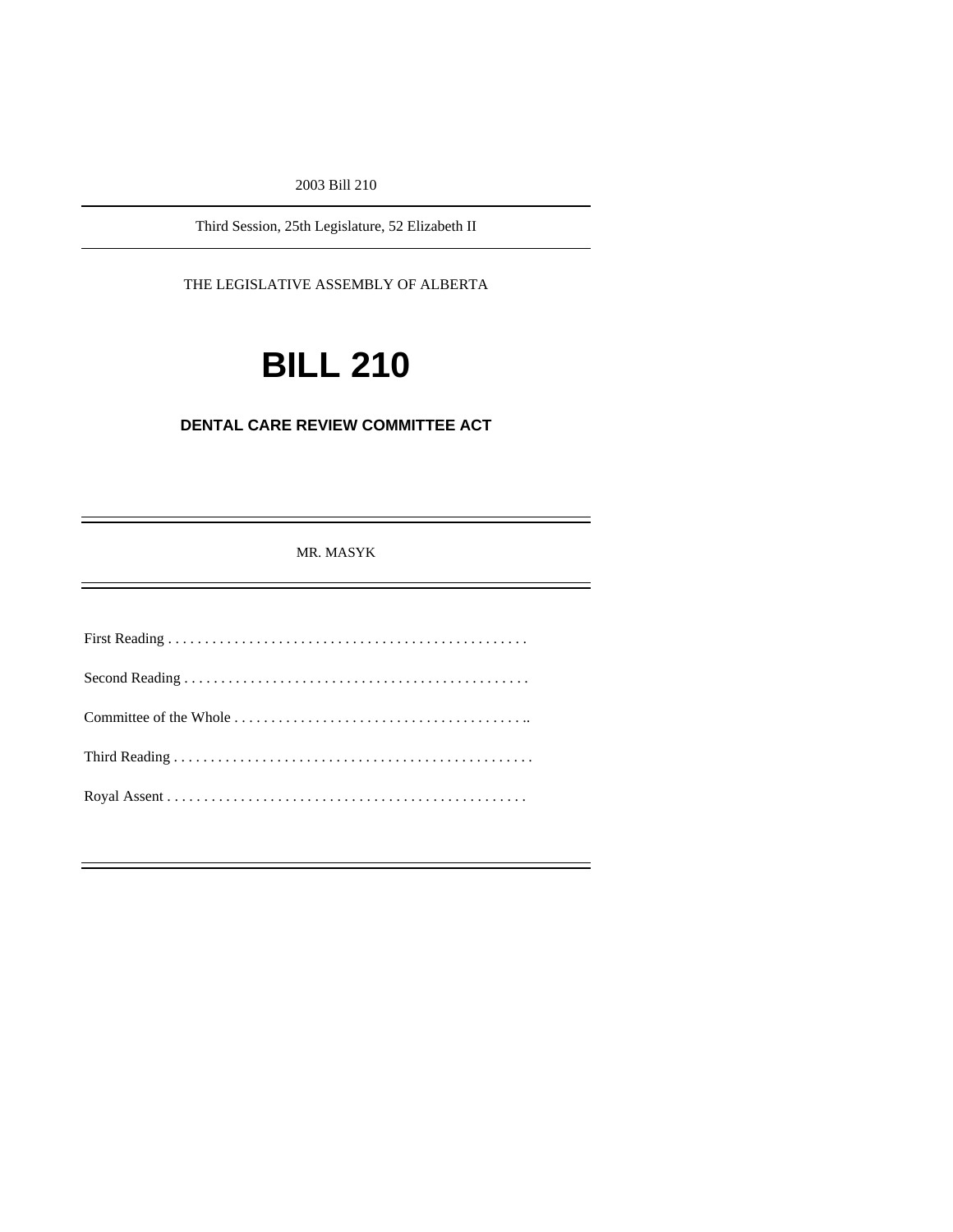*Bill 210 Mr. Masyk* 

# **BILL 210**

2003

### **DENTAL CARE REVIEW COMMITTEE ACT**

*(Assented to , 2003)* 

HER MAJESTY, by and with the advice and consent of the Legislative Assembly of Alberta, enacts as follows:

#### **Interpretation**

**1** In this Act, "Committee" means the Select Special Committee established under section 2.

#### **Select Special Committee**

**2(1)** In the first session of the Legislative Assembly following the coming into force of this Act, the Government shall introduce a resolution in the Assembly which, if passed, would establish a select special committee of the Assembly called the "Select Special Dental Care Review Committee" consisting of 7 members of the Assembly.

**(2)** The membership of the Committee shall include 2 members of the Assembly who are not members of the governing party, but if there is

- (a) an insufficient number of non-government members to fill the 2 positions on the Committee, or
- (b) an insufficient number of non-government members who are willing to fill the 2 positions on the Committee,

the resulting vacant positions on the Committee may be filled by members of the Assembly who are members of the governing party.

**1**